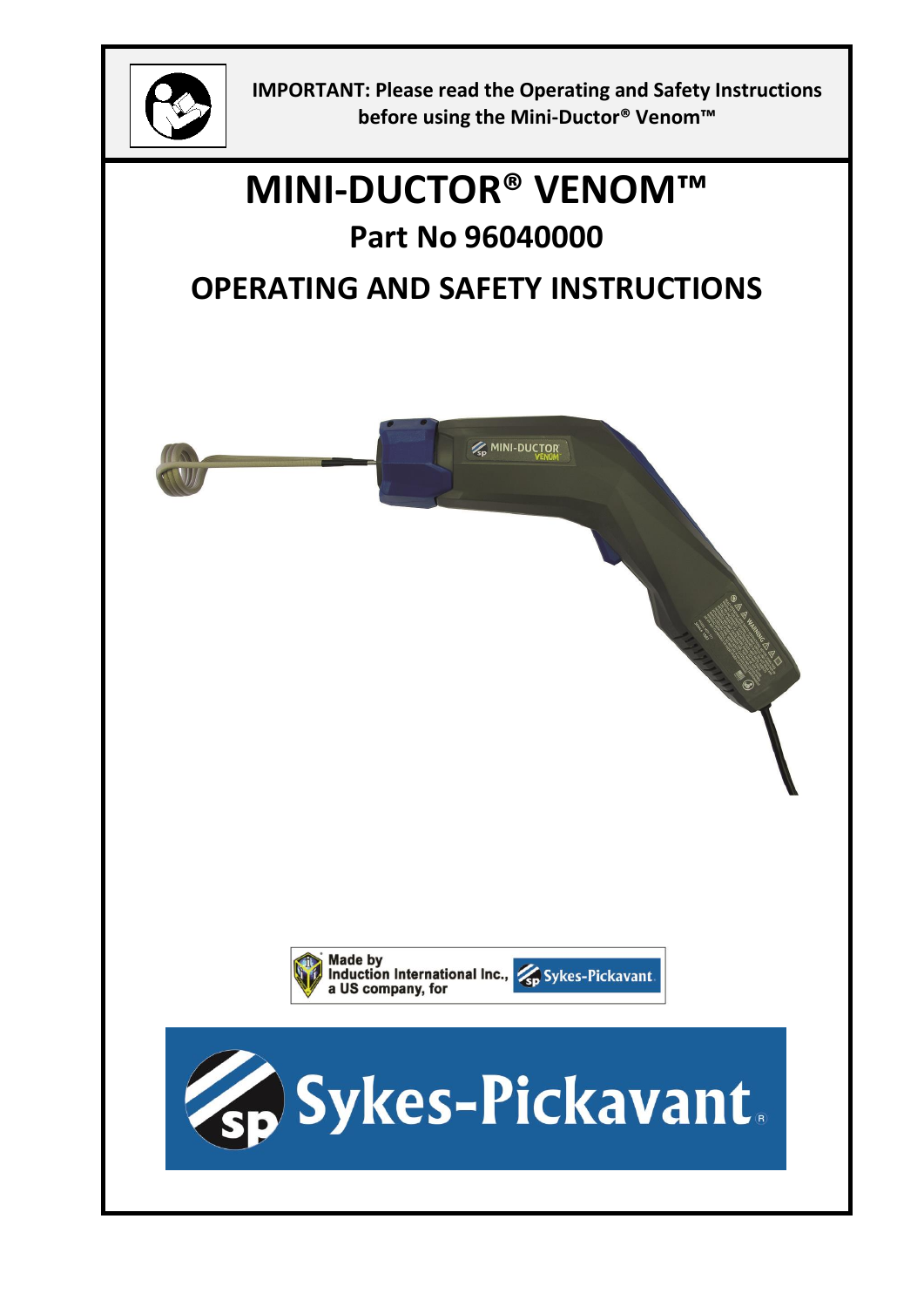Mini-Ductor® Venom™ Instruction Manual Copyright© 2016 by Induction Innovations Inc. and Sykes‐Pickavant Ltd

All rights reserved. No part of this document shall be reproduced, stored in a retrieval system or transmitted by any means, electronic, mechanical, chemical, optical, magnetic, photocopy, printing or otherwise, except by written permission of the author or Induction International. No patent liability is assumed with respect to the information contained herein.

Sykes-Pickavant Ltd cannot attest to the accuracy of this information. Use of a trademark or service mark in this manual should not be regarded as affecting the validity of any trademark or service mark.

#### Warning and Disclaimer of Use:

Every effort has been made to insure the accuracy and completeness of this manual, but no warranty or fitness is implied. This information is provided on an as is bases. The authors and Sykes-Pickavant Ltd shall have neither liability nor responsibility to any person or entity with respect to any loss or damages, direct or indirect, arising from use of the information contained in this document.

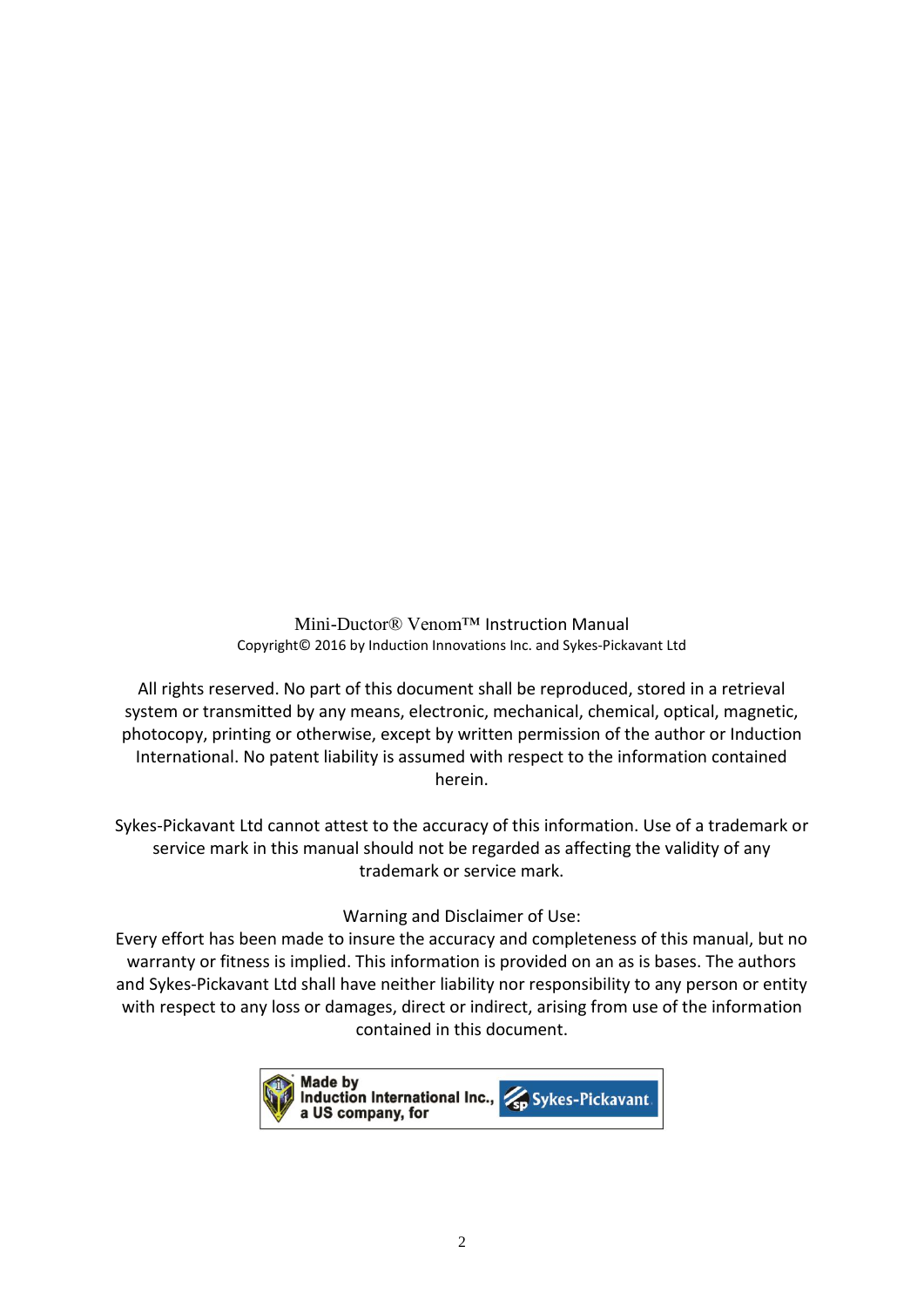## **Table of Contents**

|              |           |                                                                        | Page |  |
|--------------|-----------|------------------------------------------------------------------------|------|--|
| $\mathsf{L}$ |           |                                                                        |      |  |
|              | А.        |                                                                        |      |  |
|              | B.        |                                                                        |      |  |
|              | C.        |                                                                        |      |  |
|              | D.        |                                                                        |      |  |
|              | Ε.        |                                                                        |      |  |
| II.          |           |                                                                        |      |  |
| III.         |           |                                                                        |      |  |
| IV.          |           |                                                                        |      |  |
|              | A.        |                                                                        |      |  |
|              |           | $1 \quad$                                                              |      |  |
|              |           | 2.                                                                     |      |  |
| V.           |           |                                                                        |      |  |
|              | А.        | Loosening Corroded, Rusted and "Frozen" Nuts and Bolts <19mm or 3/4"10 |      |  |
| VI.          |           |                                                                        |      |  |
|              | A.        | Loosening Corroded, Rusted and "Frozen" Nuts and Bolts >19mm or 3/4"10 |      |  |
|              | Β.        |                                                                        |      |  |
| VII.         |           |                                                                        |      |  |
|              | А.        |                                                                        |      |  |
| VIII.        |           |                                                                        |      |  |
|              | A.        |                                                                        |      |  |
| IX.          |           |                                                                        |      |  |
| Χ.           |           |                                                                        |      |  |
| XI.          |           |                                                                        |      |  |
|              | А.        |                                                                        |      |  |
|              | <b>B.</b> |                                                                        |      |  |
| XII.         |           |                                                                        |      |  |
|              | А.        |                                                                        |      |  |
|              |           |                                                                        |      |  |
|              |           |                                                                        |      |  |
|              |           |                                                                        |      |  |

This product is covered by USA & International patent numbers; 6,563,096, 6,670,590, D728,806S, D707,804S with other patents pending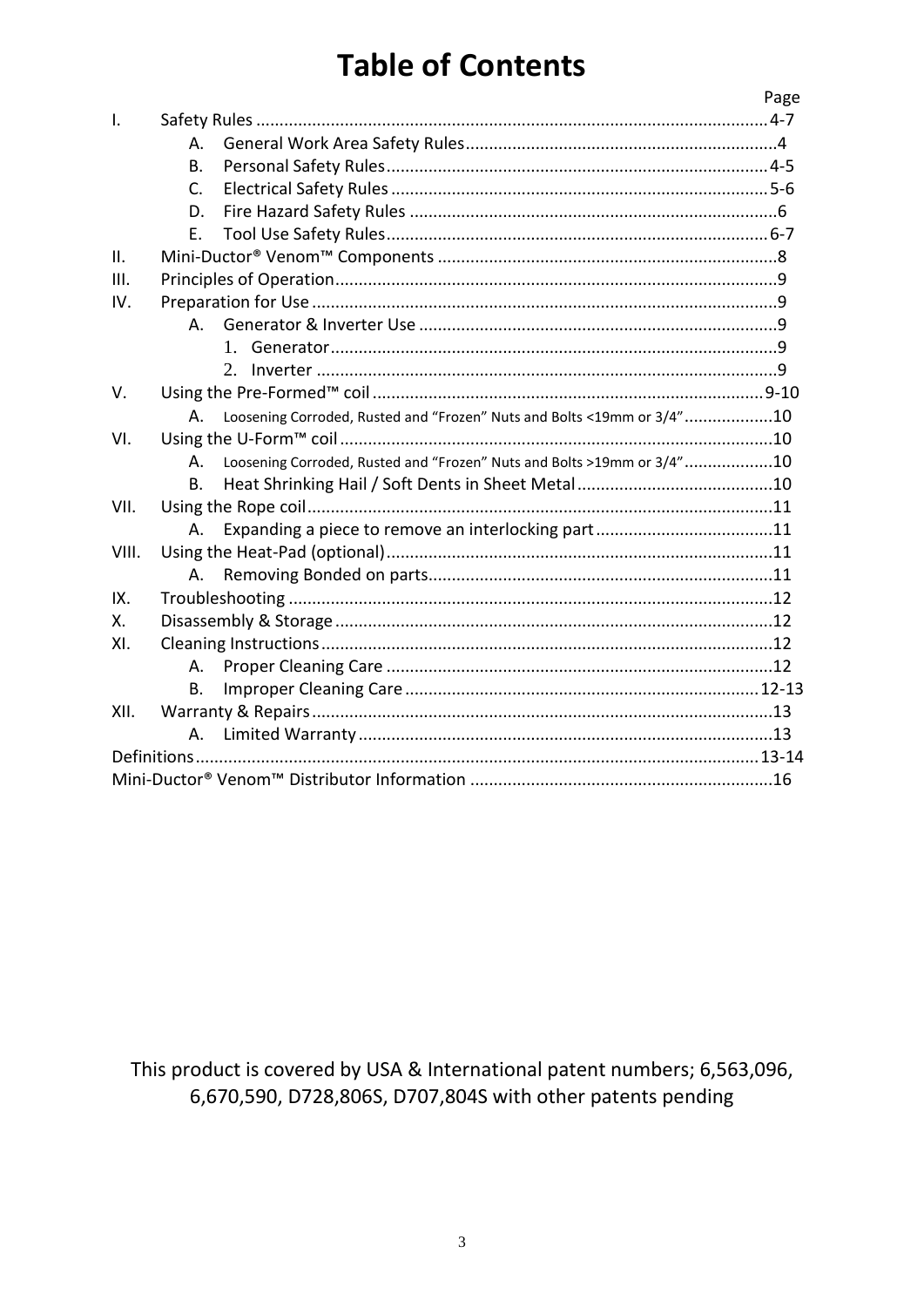## **I. Safety Rules for using the Mini-Ductor® Venom™**

**A.** General Work Area Safety Rules



**Read and understand all instructions.** Failure to follow all instructions listed below may result in electric shock, fire, and/or serious personal injury.

**Keep your work area clean and well illuminated.** Cluttered and dark areas invite accidents.

**Keep bystanders, children, visitors and animals away while operating the Mini-Ductor® Venom™**. These beings may create distractions that cause you to lose control of the Mini-Ductor® Venom™

**Work outdoors, if there is no danger of rain, water or moisture.** If this is not possible, keep the inside work area well ventilated and dry. Be sure that ventilation fans are moving air from the inside to the outside.

**Keep a fully charged fire extinguisher at hand at all times when using the Mini-Ductor® Venom™.**

#### **B.** Personal Safety Rules



**A CAUTION** 

**Do not operate the Mini-Ductor® Venom™ and stay at least three feet away from an operating Mini-Ductor® Venom™ , if you have a cardiac pacemaker or any other kind of electronic or metal surgical implant.** Although the magnetic fields emanating from the tools travel only a few inches, they pose a dangerous risk to the proper operation of all implanted medical electronic devices in the user and any bystanders. Thus, it is necessary that people with electronic or metallic medical implants do NOT use the Mini-Ductor® Venom™ or come within three feet of it when it is in use in case an accident should occur and the tool in use is inadvertently and unexpectedly brought near the person with a cardiac pacemaker or any other kind of electronic or metal surgical implant.



**Do not operate the Mini-Ductor® Venom™ while wearing any metallic items such as jewellery, rings, watches, chains, identification tags, religious medals, belt buckles, body piercing hardware, etc.** The Mini-Ductor® Venom™ can heat these metallic objects very quickly and cause serious burns or even ignite clothing.

alcohol or any medication. **Do not operate the Mini-Ductor® Venom™ while under the influence of drugs,** 

**Do not overreach, keep proper footing and balance at all times.** Proper footing and balance enables better control of the Mini-Ductor® Venom™ in unexpected situations.



**Do not use the Mini-Ductor® Venom™ within 100mm / 4 inches of any airbag component.** The heat created from the Mini-Ductor® Venom™ can ignite the air bag propellant, causing it to explode without warning. Refer to the vehicles service manual for precise airbag location before operating.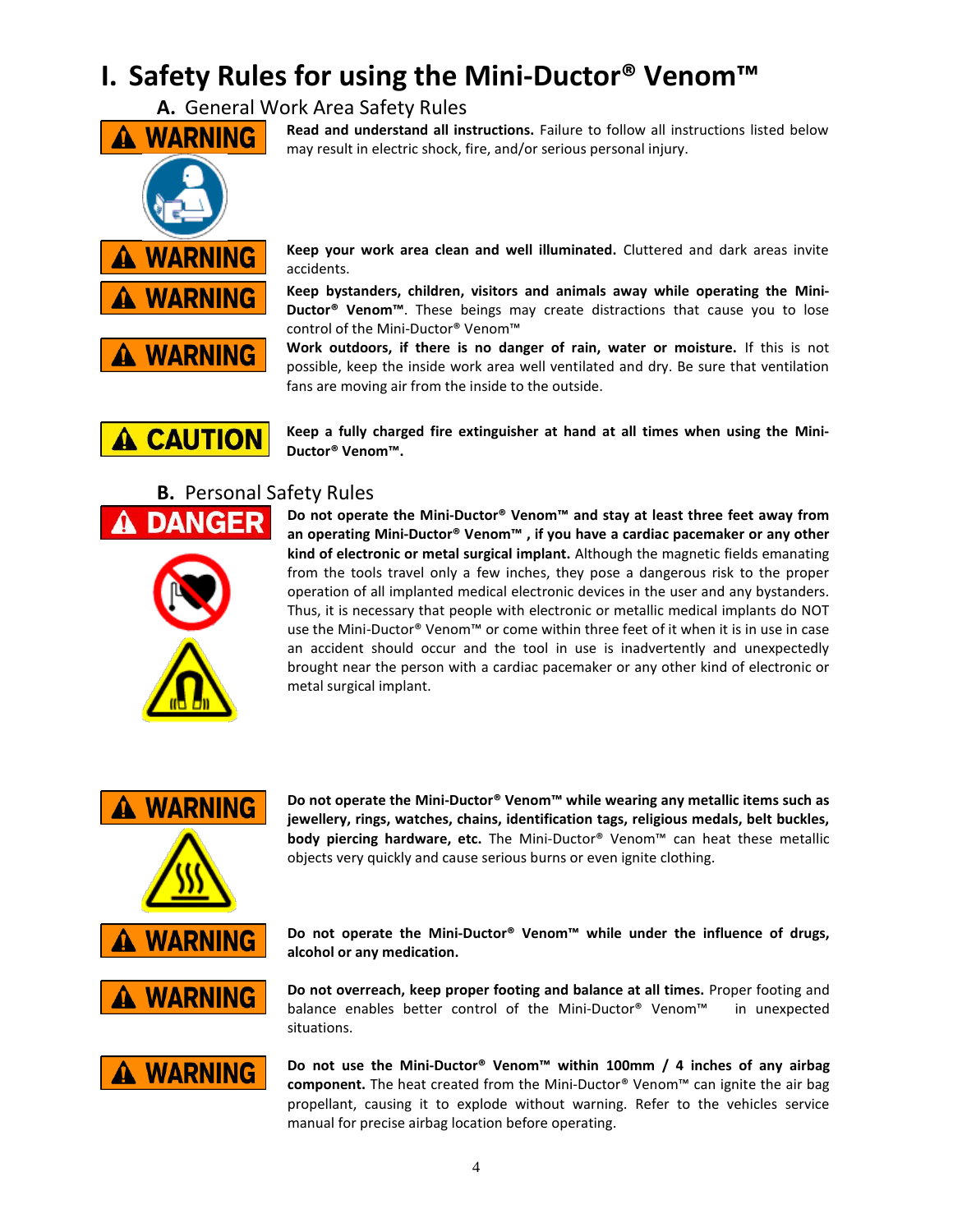### *Personal Safety Rules Continued*



**Remove all loose coins, metallic tokens, keys, chains, pocket knives, miniature tools, or any other metallic object in or on your clothing before operating the Mini-Ductor® Venom™** Do not replace these items until you are finished using the Mini-Ductor® Venom™. The Mini-Ductor® Venom™ can heat these metallic objects very quickly and cause serious burns or even ignite clothing.

**Do not wear clothing that is made with metallic pocket rivets, waist band buttons, pocket buttons, and zippers when operating the Mini-Ductor® Venom™.** The Mini-Ductor® Venom™ can heat such metallic items very quickly and cause serious burns or even ignite clothing.

> **Always wear safety goggles when using the Mini-Ductor® Venom™**

**Fumes and smoke from hot/burning adhesives are toxic. Wear a dual filter (dust and fume) respirator mask which has been approved by the Occupational Safety and Health Administration (OSHA) and local health and safety authorities.** These masks and replaceable filters are readily available at major hardware stores. Be sure the mask fits. Beards and facial hair may keep masks from sealing properly. Change filters often. DISPOSABLE PAPER MASKS ARE NOT ADEQUATE.

**Wear heat-resistant gloves when using the Mini-Ductor® Venom™** The Mini-Ductor® Venom™ heats metal very quickly. You can burn your hands and fingers when trying to remove parts from hot metal surfaces.

The Mini-Ductor® Venom™ is not to be used by children or persons with reduced physical, sensory or mental capabilities, or lack of experience and knowledge, unless they have been given supervision or instruction.

Children being supervised not to play with the Mini-Ductor® Venom™



**A WARNING**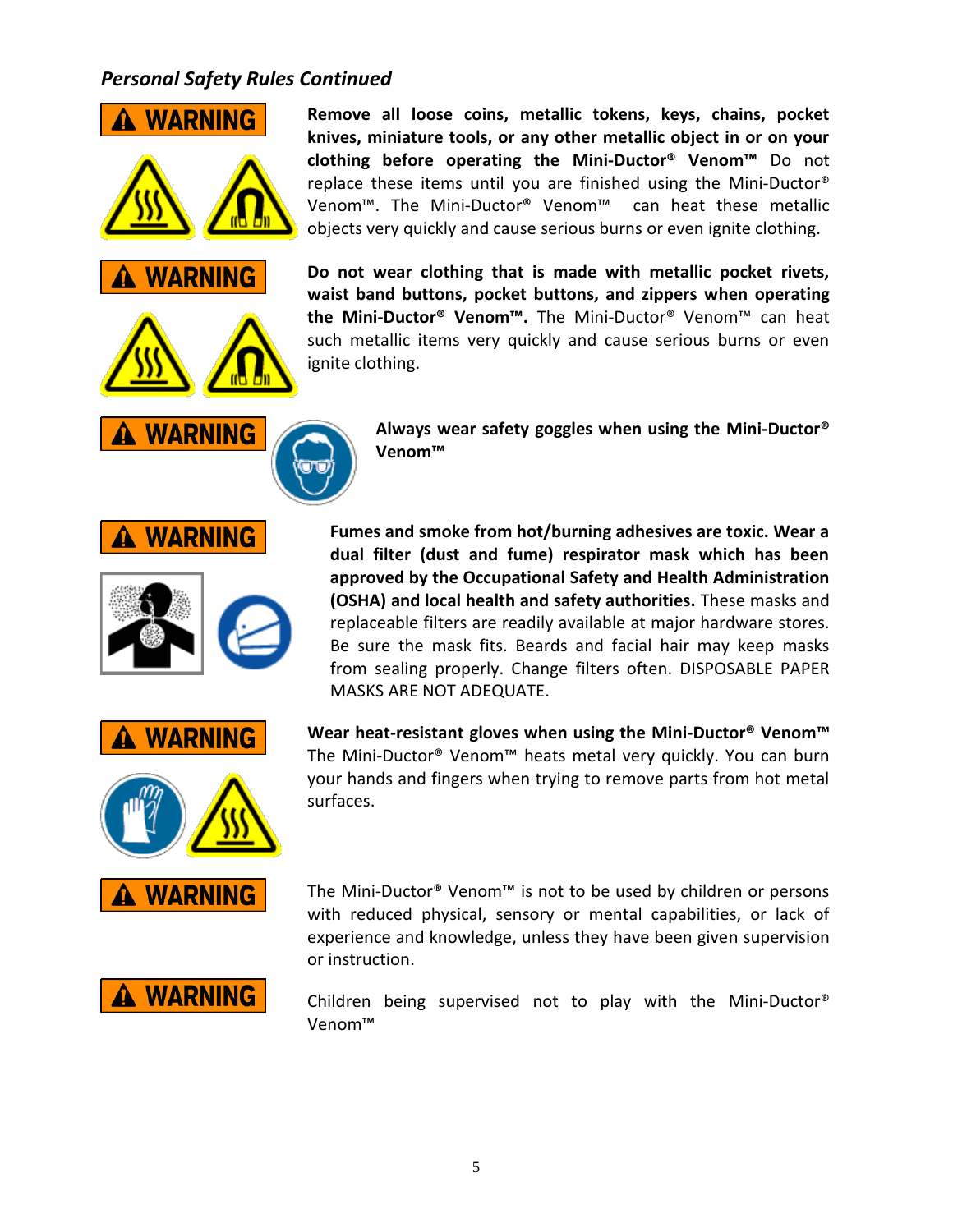#### **C. Electrical Safety Rules**



**Do not use the Mini-Ductor® Venom™ in the rain, moisture or immerse in water.** Exposing the Mini-Ductor® Venom™ to water or other liquids may cause an electrical shock hazard.



A CAUTION

A CAUTION

**Do not abuse the electrical cord. Never use the cord to carry the Mini-Ductor® Venom™** Keep the cord away from heat, oil, sharp edges and/or moving parts. Do not use the Mini-Ductor® Venom<sup>™</sup> if the cord is damaged. Cords cannot be repaired, only replaced. Damaged cords create electric shock hazards.

**Disconnect the Mini-Ductor® Venom™ power supply cord from the outlet before changing any of the applicators.**

**Unplug the Mini-Ductor® Venom™ from the power supply outlet or cord when not in use.**

#### **EXTENSION CORDS:**

**If an extension cord is necessary, only the following two cord lengths are authorized for use with the Mini-Ductor® Venom™:**

**8 metres / 25 foot, 14-AWG; 16 metres / 50foot, 12-AWG.**

- Use only one extension cord at any one time.
- Do not connect two or more extension cords in series with each other.
- Do not use any other extension cords except those specified above. Unwrap extension cords — tightly wrapped extension cords can overheat and cause fires.

#### **D. Fire Hazard Safety Rules**



**Do not attempt to heat aerosol cans, paint cans, or any pressurized containers used for storing fuels, compressed gases, and liquids.** The heat generated by the Mini-Ductor® Venom™ can cause these containers to explode and their contents to ignite.

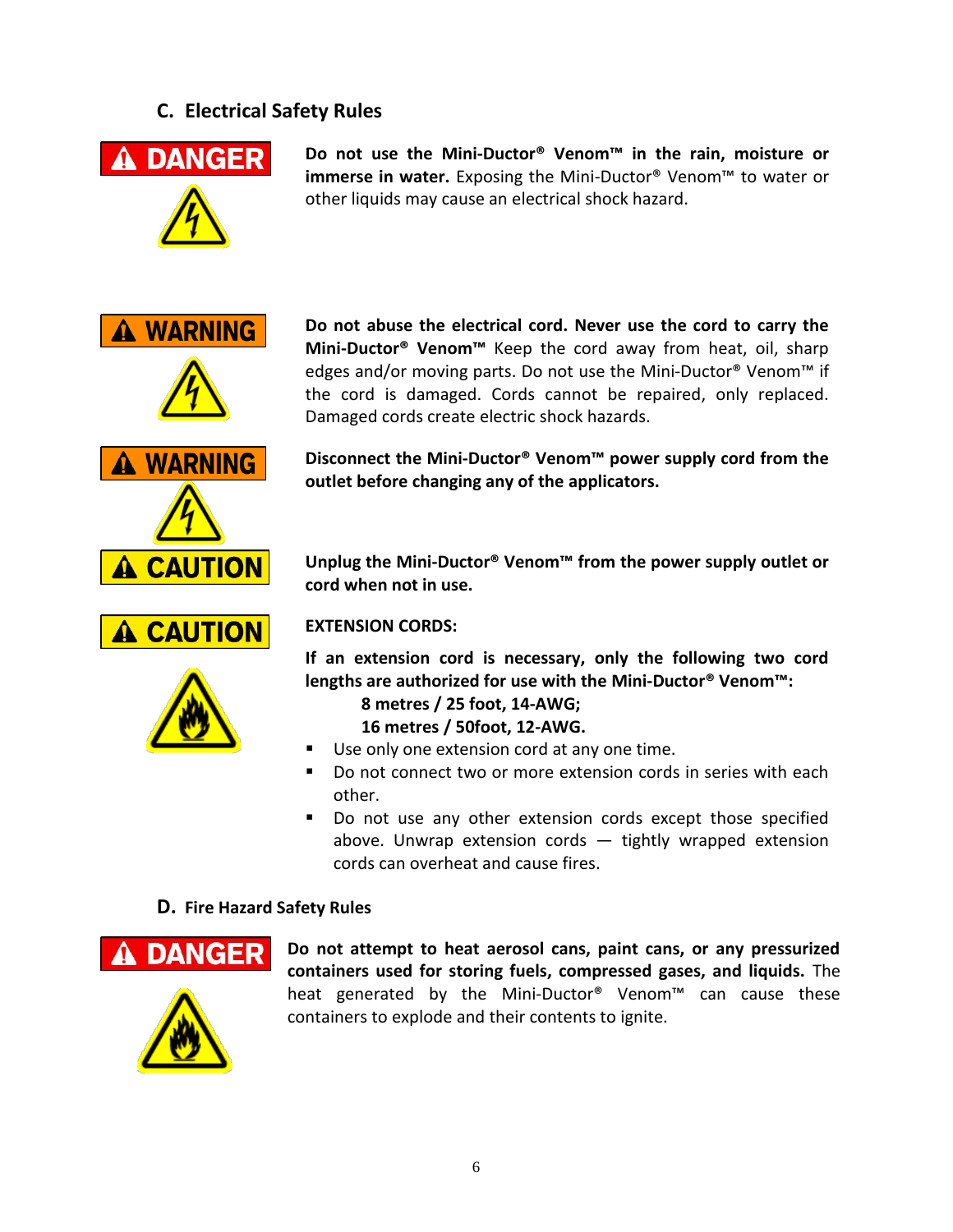

**Do not use any heating coil if insulation has been breached.** If insulation has been breached it will cause sparking when contacting with a vehicle. This will be a fire hazard especially when working on or near fuellines and/or fueltanks. Using coils with breached insulation will void warranty.

### **E. Tool Use Safety Rules**



**Do not leave the Mini-Ductor® Venom™ unattended when it is ON.**

**Always unplug when not in use**

**Make sure that the Power Unit has a sufficient supply of air for cooling.** Make sure that the vents of the Mini-Ductor® Venom™ Power Unit are clean and free of dust and debris so that the Power Unit has an unimpeded flow of cooling air.

**Do not attempt to repair or service the Mini-Ductor® Venom™** There are no user-serviceable parts except for replacing the coil attachments.

**A CAUTION** 

**Before plugging in the Mini-Ductor® Venom™, make sure that the outlet voltage supplied is compatible with the voltage marked on the nameplate within 10%.** An outlet voltage incompatible with that specified on the nameplate can result in serious hazards and damage to the Mini-Ductor® Venom™

A CAUTION

**Do not twist or bend electrical cord sharply, or damage to internal wiring may result.**

**A CAUTION** 

**Do not use the Mini-Ductor® Venom™ longer than the duty cycle.** The circuit board has an overheat protection device for protection, however the electrodes do not have overheat protection. Duty cycle: two minutes on two minutes off.



If the supply cord is damaged, it must be replaced by the manufacture, its service agent or similarly qualified persons in order to avoid hazard.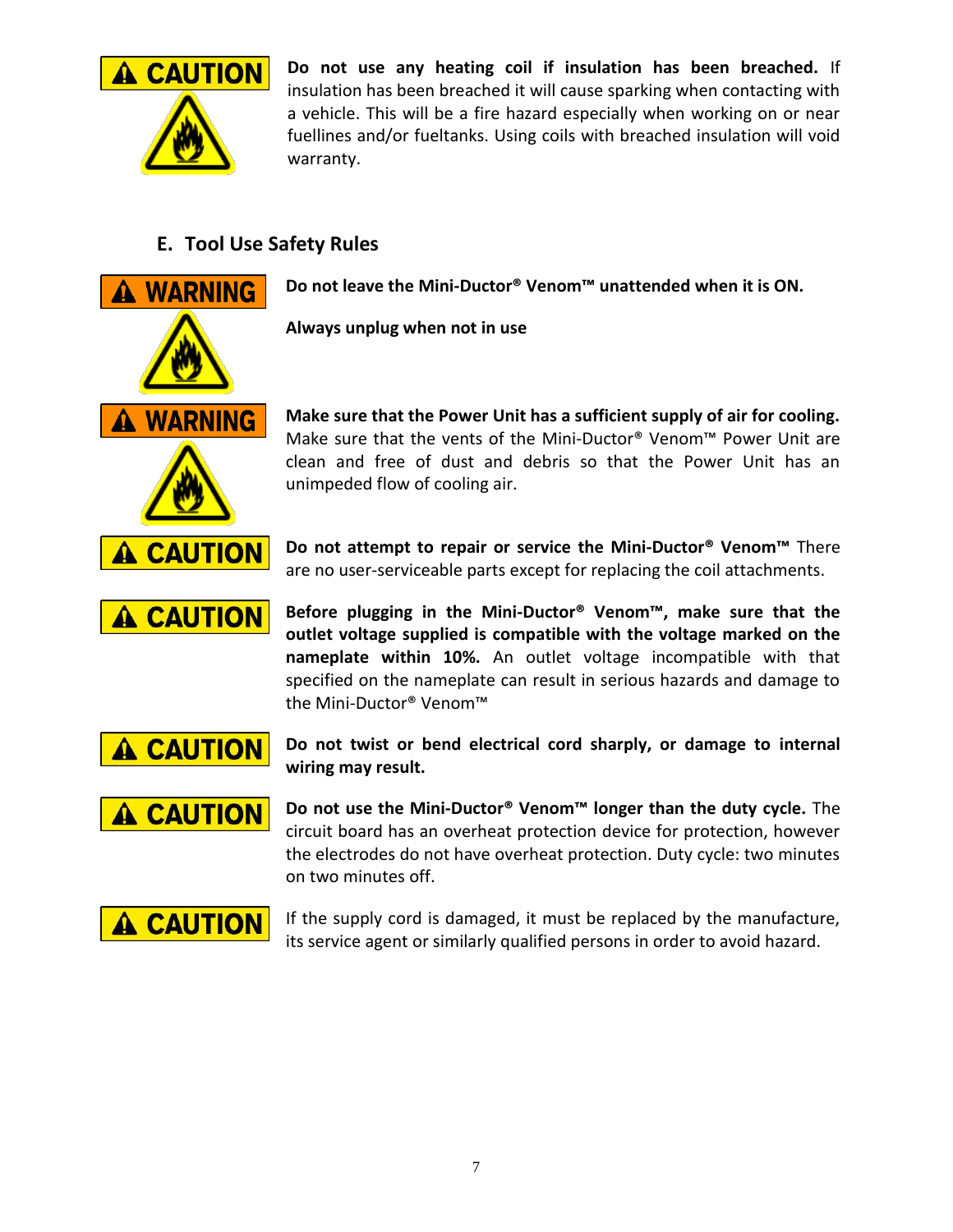## II. Components



- 1. Inverter 2. Vent
- 
- 5. Preformed Coil 6. Rope coil
- 
- 9. Activation Switch<br>11. Twist-Lock™.
- 
- 13. Illumination LED Switch 14. Status Indicator LED
- 
- 3. Cord 230VAC 4. Serial Plate/Model
	-
- 7. U-Form Coil<br>
9. Activation Switch **8. Mini-Pad work coil (optional)**<br>
10. Electrode holder
	-
	- 12. Illumination LED
	-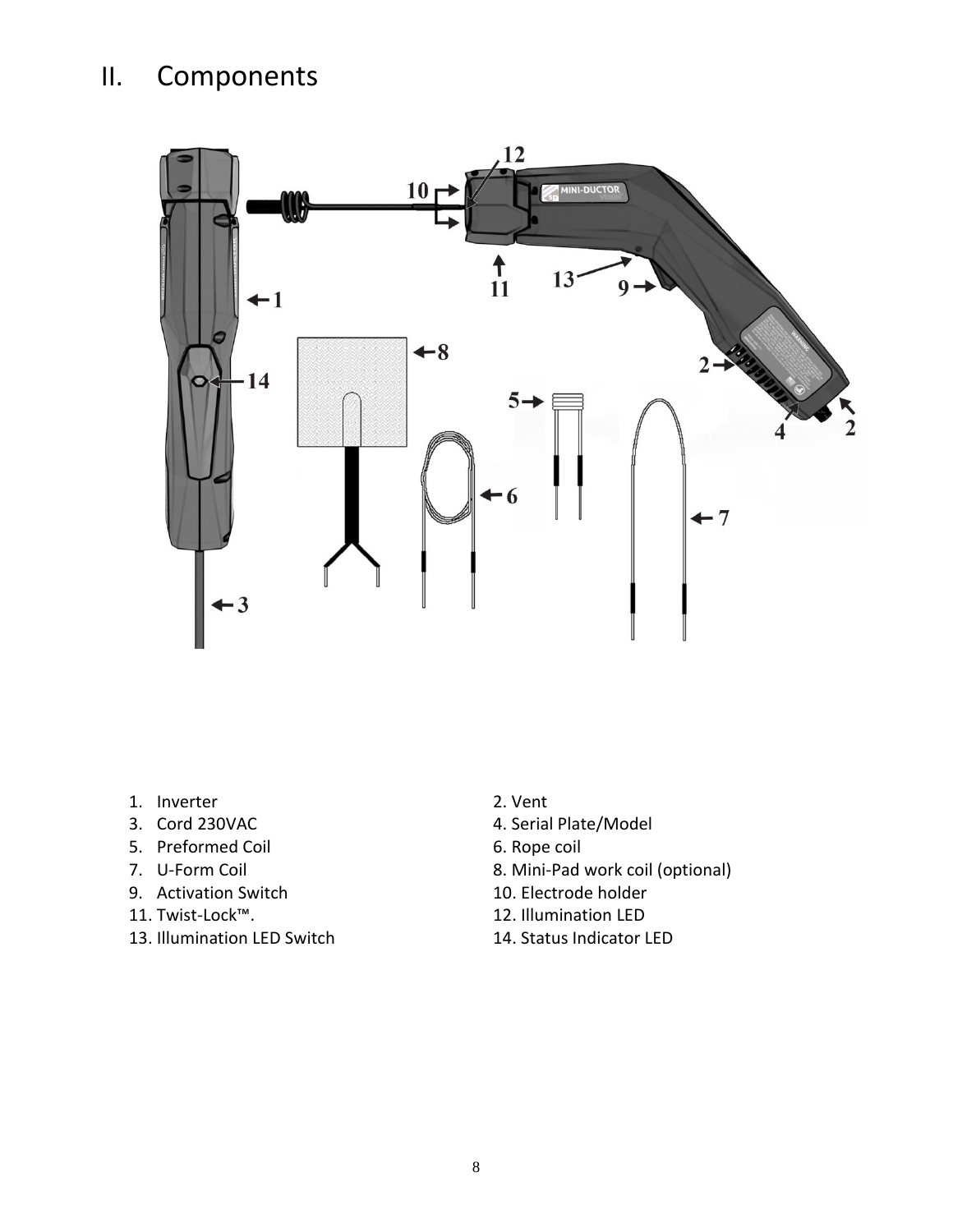### III. PRINCIPLES OF OPERATION

The **power cord** (3) shall be plugged into a protected outlet that provides 230 VAC - 50 Hz. The tool can draw up to 5 amps during operation. Inside the tool is a power supply and inverter that converts the AC line voltage to a high frequency output for induction heating of ferrous materials. The tool accommodates a number of accessories for different applications. They include work coils of various lengths, diameters and configurations. There are **Preformed Coils** (5), **U-Form Coils** (7), **Bearing Buddy Coils** (6) or a **Mini-Pad** (8) that can be attached to the tool by inserting into the end of tool and then secured to the electrode holder using the **Twist-Lock**™ (11). Pressing the **activation switch** (9) will activate the inverter operating the tool. A **status indicator LED** (13) illuminates GREEN to designate proper operation. The **status indicator LED** (13) will illuminate RED if the work coil is not properly installed or is broken. It will also indicate an over temperature condition in the tool when lit RED. The work coil operates by electromagnetically coupling energy to the object in the field of the coil. This energy heats any metal by eddy currents (also called Foucault currents). There is also heating by the action of magnetic hysteresis losses of a ferrous material. The more easily a material is magnetised the more effective the tool is for heating. The Mini-Ductor® Venom™ heats ferrous materials and their alloys readily, but has no effect on glass, plastic, wood, cloth and any other non-conductive material. The Mini-Ductor® Venom™ has an **illumination LED** (12) activated by a **slide switch** (14) located just above the **activation switch** (9). The **activation switch** (9) activates the inverter when actuated and operates independently from the **slide switch** (14). There is a fan that operates to cool the electronics in the tool. The fan will continue to operate after the activation switch is released until it cools down. Record the serial number from the **serial number plate** (2) on the inverter to the enclosed Warranty Card and mail.

### IV. PREPARATION FOR USE



Read and understand all safety warnings and cautions in this manual before operating the Mini-Ductor® Venom™

A. Generator & Inverter Use



- The Mini-Ductor® Venom™ is designed to operate from a normal 230 volt alternating current (VAC), 50 or 60 Hz (cycles per second) power line or service outlet, and will operate without suffering damage on voltages between 207 and 253.
- 1. Generator: Some portable generators, particularly low-cost units producing 4 kW or less, are unregulated and can produce in excess of 260 VAC which will damage the unit and void the warranty. If you are in doubt concerning the electrical generator that will be supplying power to the Mini-Ductor® Venom™ , have a professional electrical contractor measure the generator voltage with a digital voltmeter. Measure the voltage with the generator engine warm and no load. Some generators, the voltage may be reduced by decreasing the engine speed.
- 2. Inverter: DC to AC Inverter operation; Use only 1.8 kW or larger sine wave inverter. The use of square or quasi-sine wave inverter will void the warranty.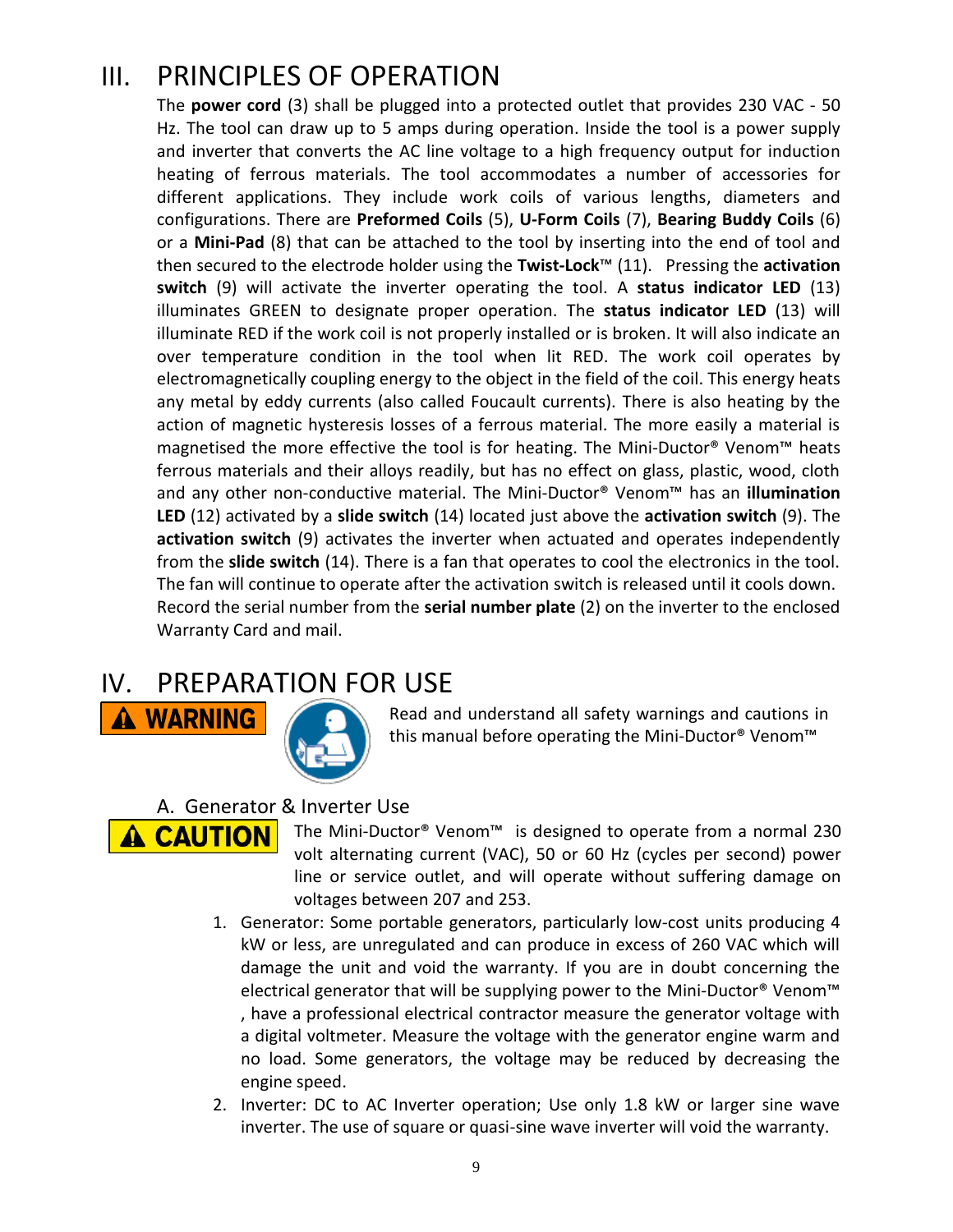## V. Using the Pre-Formed Coil<sup>™</sup>

Function: The **Pre-Formed™ coil** (7) is used to heat nuts, fasteners, caulking removal, frozen door hinges, exhaust manifold bolts, braking, suspension and goods vehicle bed bolts, Electrical sensors ( $O<sup>2</sup>$ ) etc.





The life of the Pre-Formed™ coil can be extended by only heating objects enough to break the frozen rust bond. The insulation of the coil will eventually burn through when holding directly to hot nuts and may void warranty – do not heat to red hot.

A. Loosening Corroded, Rusted and "Frozen" Nuts and Bolts <19mm or ¾" **Step 1** Perform the "Preparation for Use" instructions.

**Step 2** Push the activation switch to activate the Mini-Ductor® Venom™

**Step 3** Bring the Pre-Formed™ coil around the frozen nut, initially for only two seconds, back it away, and try to remove the nut with a wrench or socket. If it is still frozen, apply the Pre-Formed™ coil for another two seconds, and then try the wrench again. Do not use tool to heat a nut into a red-hot condition in order to free it from the corrosion holding it to the bolt.

## VI. USING THE U-FORM™ COIL

Function: The U-Form™ coil can be shaped to perform any of the previous coils jobs, custom part removal, and Hail/Soft dent removal.

A. Loosening Corroded, Rusted and "Frozen" Nuts and Bolts >19mm or ¾" **Step 1** Perform the "Preparation for Use" instructions.

> **Step 2** Configure the coil to the size nut by wrapping it around a socket piece for that nut.

*Tip: The more coil winds you can get the faster it will heat.*

**Step 3** Insert both ends of the U-Form™ coil into the electrode holder and tighten Twist-Lock™.

**Step 4** Bring the U-Form™ coil around the frozen nut, initially for only two seconds, back it away, and try to remove the nut with a wrench or socket. If it is still frozen, apply the U-Form™ coil for another two seconds, and then try the wrench again. Do not use tool to heat a nut into a red-hot condition in order to free it from the corrosion holding it to the bolt.

### B. Heat Shrinking Hail / Soft Dents in Sheet Metal

**Step 1** Perform the "Preparation for Use" instructions.

**Step 2** Configure the Coil to look like the diagram on the right.

**Step 3** Holding the U-Form™ coil 13-25mm / ½ to 1 inch above a dent, move it in a small circular motion and gradually bring it closer to the dent, but keeping it around the outside of the crown of the dent. As soon as the dent shrinks, back the U-Form™ coil away quickly and cool the treated dent with a damp rag. If the dent sucks in you are heating the crown or not far enough around the outside of the crown. Repeat the procedure until removed completely.

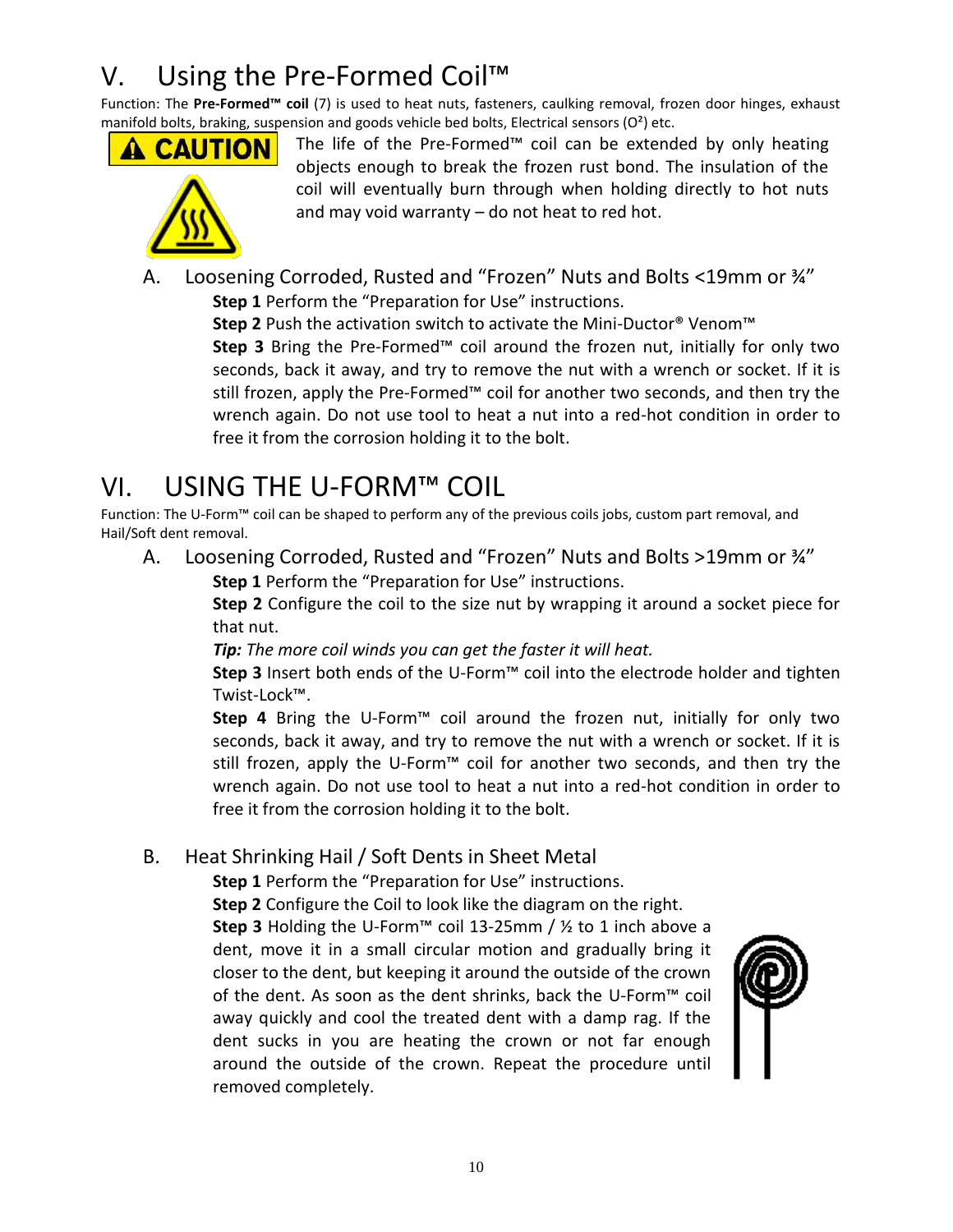*Tip: Once a puff of smoke releases from the dent immediately remove the U-Form™ coil from the area. This* 

*is the point at which the paint will start to bubble. Also be careful on white and light colored finishes, these lighter paints tend to yellow sooner than darker colors.*

**Trouble Shooting:** If the dent doesn't seem to want to shrink, this may be because there is a crease in the metal or the metal has been stretched too far.



### VII. USING THE ROPE COIL

Function: The **Rope coil** (8) is used to free a race from an axle housing, frozen O² Sensors, remove ball joints, drag links & tie-rod ends.

A. Expanding a piece to remove an interlocking part

**Step 1** Perform the "Preparation for Use" instructions.

**Step 2** Insert one end of the Rope coil into one of the electrode holder.

**Step 3** Wrap the coil at least 2 - 4 times around the work piece to be expanded.

*Tip: 3 coil windings are ideal for optimum heating.*

**Step 4** Insert the other end into the other electrode holder and tighten Twist-Lock™.

**Step 5** Push the activation switch to activate the Mini-Ductor® Venom™

*Tip: Move the position of the tool and coil during heating if possible to reduce local hotspots on the rope coil which can overheat individual areas.*

**Step 6** Heat until expanded enough to remove the race.

**Step 7** Release the power switch and loosen Twist-Lock™ to remove the Rope coil.

**Step 8** Grab ends of coil in either hand, and pull tight when warm to re-align the rope coil molecules after use to reduce brittleness in the cooling rope coil and extend life

### VIII. USING THE HEAT PAD (optional)

Function: The Heat-Pad (10) is used for removing stickers, decals, graphics, emblems, small body side moldings, and pin striping.

A. Removing Bonded on parts.

**Step 1** Perform the "Preparation for Use" instructions.

**Step 2** Insert both Heat Pad ends into the electrode holder and tighten Twist-Lock™.

**Step 3** Push the activation switch to activate the Mini-Ductor® Venom™

**Step 4** Apply the Heat Pad to the end of the desired part to be removed for a couple seconds. Once you are able to peel the start of the part off, you will have an area you can pull on to keep outward pressures going. Re-apply the Heat Pad to the part, working it down the part while keeping outward pressure until the part is completely removed.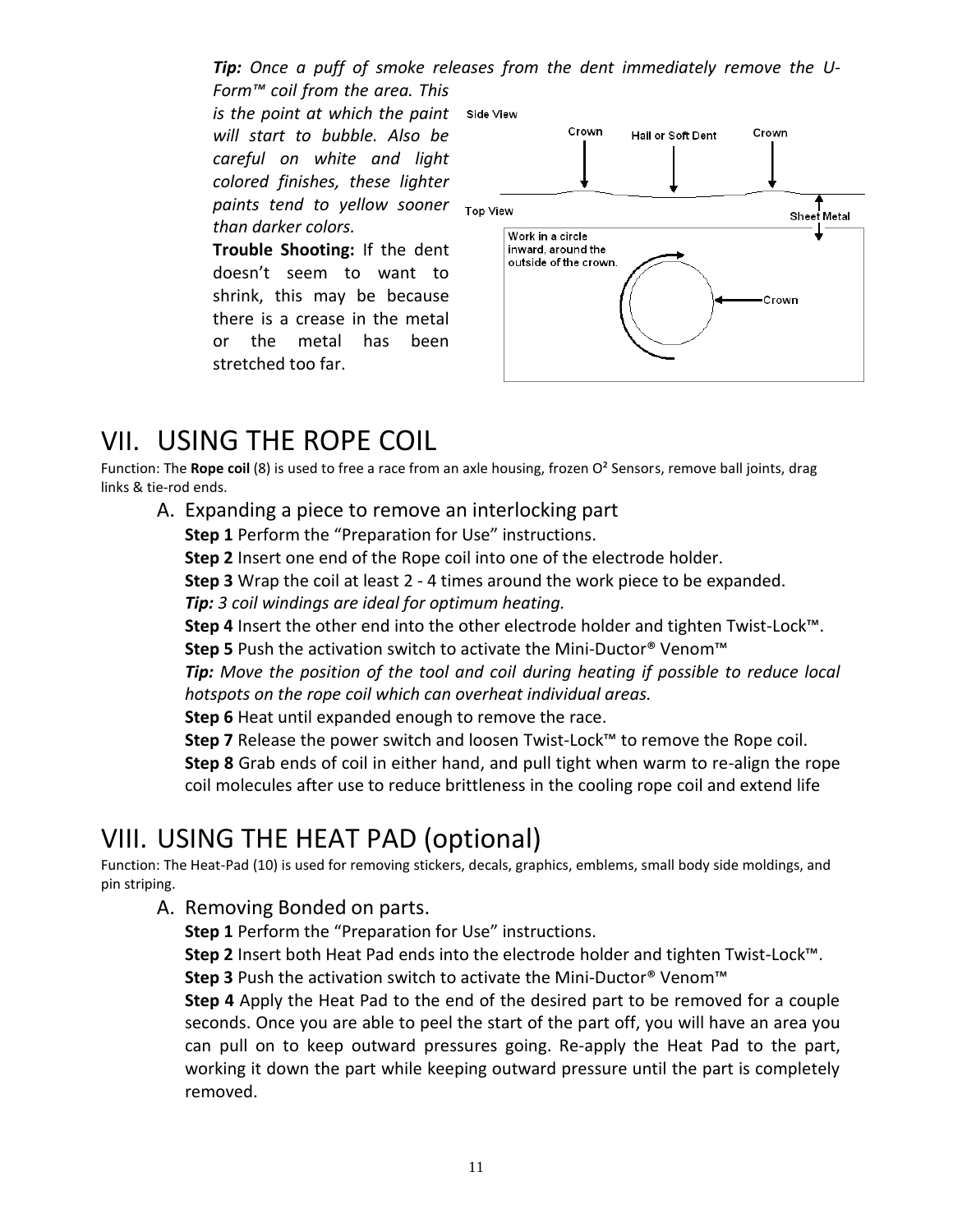## IX. Troubleshooting

The Mini-Ductor® Venom™ tool is designed with protection circuits that inhibit operation of the **inverter** (1) under specific conditions. If the **activation switch** (9) is operated without a work coil attached or the coil is intermittently shorted or opened the **inverter** (1) will shut down and the **status indicator LED** (13) will turn Red. Either of these faults will lock out inverter operation for approximately 3 seconds. The Red **status indicator LED** (13) will dim over the lock out time until it goes out. If the tools inverter electronics overheats the tool will immediately shut down. The Red **status indicator LED** (13) will remain lit until the fan has cooled the electronics sufficiently to reset the thermal limit switch plus 3 seconds. The tool is fully operational when the fan stops running. Operation of the tool for extended periods or using too many turns on a **Rope Coil** (6) or **U-Form** (7) coil can result in overheating. This operation is independent of the **illumination LED** (White) (12). If the **illumination LED** (12) cannot be activated or the tool stops operating without a status indication; the tool has lost power. Verify that the AC outlet power is functioning. If an extension cord is used with this tool be sure it is appropriately rated and is not damaged.

- 1. If there is a lack of power output, this may be from using an improper extension cord or a damaged attachment. The proper gauge and length cord is 8 metres / 25 ft., 14-AWG **or** 16 metres / 50-ft, 12-AWG. Do not use more than one extension cord at once.
- 2. For other problems contact your distributor.

## X. Disassembly & Storage



Turn unit off and allow the unit and all working coils to cool for at least 30 minutes before disassembly, cleaning or storage. Handling the unit or parts before they have cooled may result in injury; storage of unit while still hot may result in damage to equipment or pose a fire hazard.

**Step 1** When you are finished working, turn the power OFF by releasing the power switch and make sure that the internal fan stops.

**Step 2** Disconnect the plug (11) from the service outlet or extension cord. **Step 3** Place unit and coils into foam cutouts in storage case.

### XI. Cleaning Instructions

### A. Proper Cleaning Care

**Step 1** Make sure unit is off and unplugged. Use a dry, clean, non-abrasive cloth or paper towel to remove grease, oil, and other dirt from the inverter, tools, and electrical cords before returning them to the storage case.

**Step 2** For grease, oil and dirt that is more difficult to remove use generally available nonvolatile automotive interior cleaning products.

Allow all components to dry completely before using the Mini-Ductor® Venom™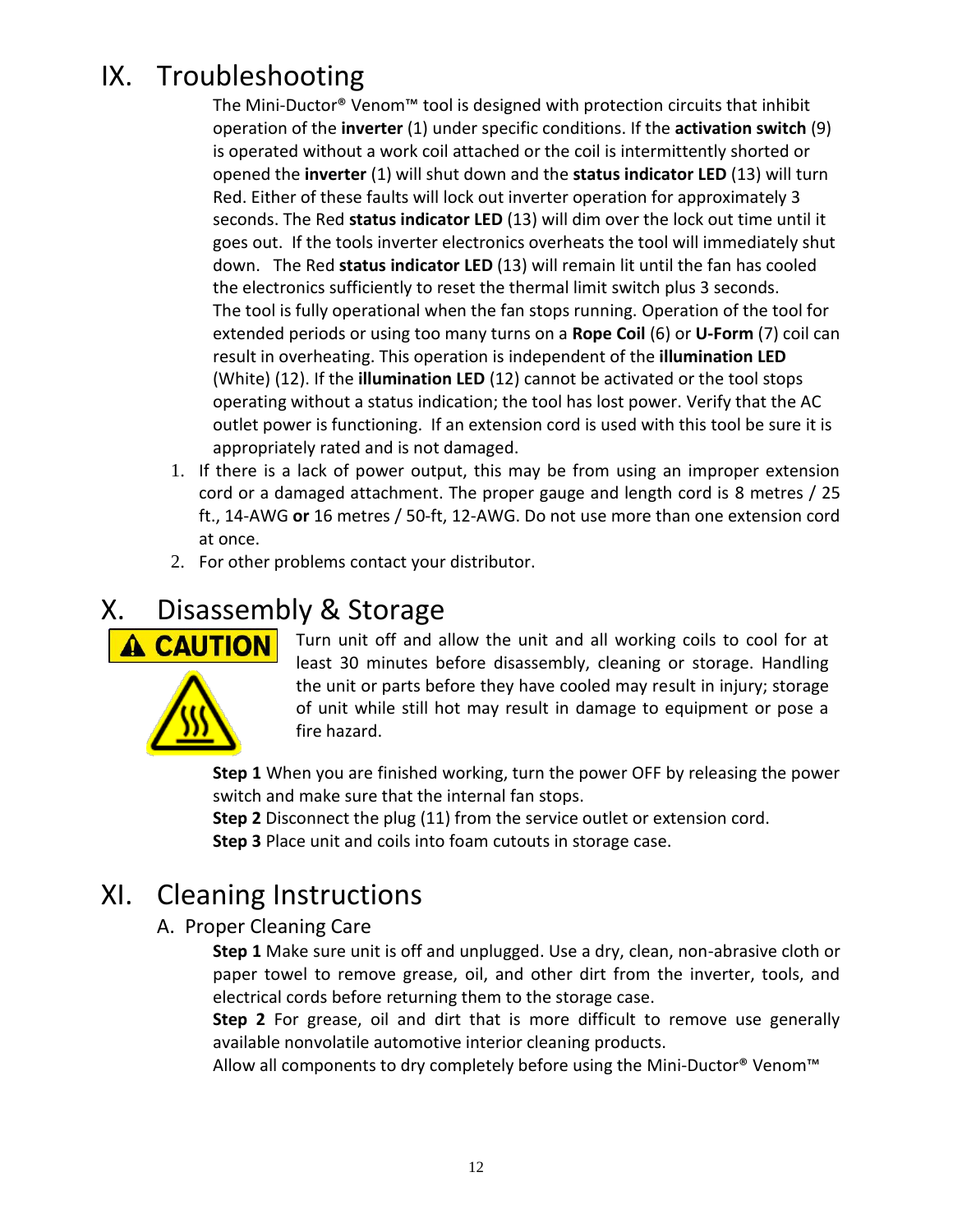- B. Improper Cleaning Care
	- Do NOT immerse any components of the unit in water or a cleaning solution.
	- Do NOT spray the unit with a stream of water from a hose, or wash any parts under a stream of water from a faucet, hydrant or shower.
	- Do NOT clean any components with volatile organic compounds such as petrol, benzene, kerosene, methyl ethyl ketone (MEK), fuel oil, brake part cleaners, paint remover and thinners, varnish removers, plastic adhesive solvents, etc. These substances are fire hazards and will harden or dissolve the polymer materials used in the Mini-Ductor® Venom<sup>™</sup> components.
	- Do NOT use heat guns, space heaters, torches, microwave or gas ovens, etc. to dry the components of the Mini-Ductor® Venom™ after cleaning.

### XII. WARRANTIES AND/OR REPAIRS

#### A. LIMITED WARRANTY

Sykes-Pickavant Ltd warrants the Mini-Ductor® Venom™ and any parts thereof, to be free from defects in materials and workmanship for one year from the date of first purchase, excluding all work coils, when operated in accordance with the *Operating and Safety Instructions Manual*. This warranty is extended to the original purchaser, when proof of purchase is provided. This warranty covers only the cost of parts and labour to restore the product to proper operating condition. Transportation and incidental costs associated with warranty repairs are not reimbursable under this warranty. Warranty service is available only through Sykes-Pickavant Ltd. This warranty does not cover defects resulting from misuse, abuse, negligence, accidents, normal wear, alteration, modification, tampering, or repair by anyone other than the manufacture. This express warranty is given in lieu of any other warranty either expressed or implied, including warranties of merchantability and fitness for a particular use. Sykes-Pickavant Ltd assumes no responsibility for indirect, incidental or consequential damages. This Limited Warranty gives you specific legal rights and you may also have other rights which vary from country to country Warranty is not valid unless the unit is registered at [www.sykes-pickavant.com/product-registration](http://www.sykes-pickavant.com/product-registration) within 30 days of the date of purchase. No unit will be warranted without proof of purchase. Shipping will be at the original supplying distributors own expense. Return shipping will be at the factory's expense for units repaired under warranty. Return shipping will be via ground, unless the consumer wishes to pay for faster service. Sykes-Pickavant is not responsible for lost, stolen, or damaged unit(s) due to shipping. Warranty is non-transferable.

**When returning an Mini-Ductor® Venom™ please note that all coils and accessories must be returned with the unit to qualify for warranty repair. Call your distributor for return authorisation prior to shipment .**

**Units sent to Sykes-Pickavant Ltd without such authorisation will be returned without repair.**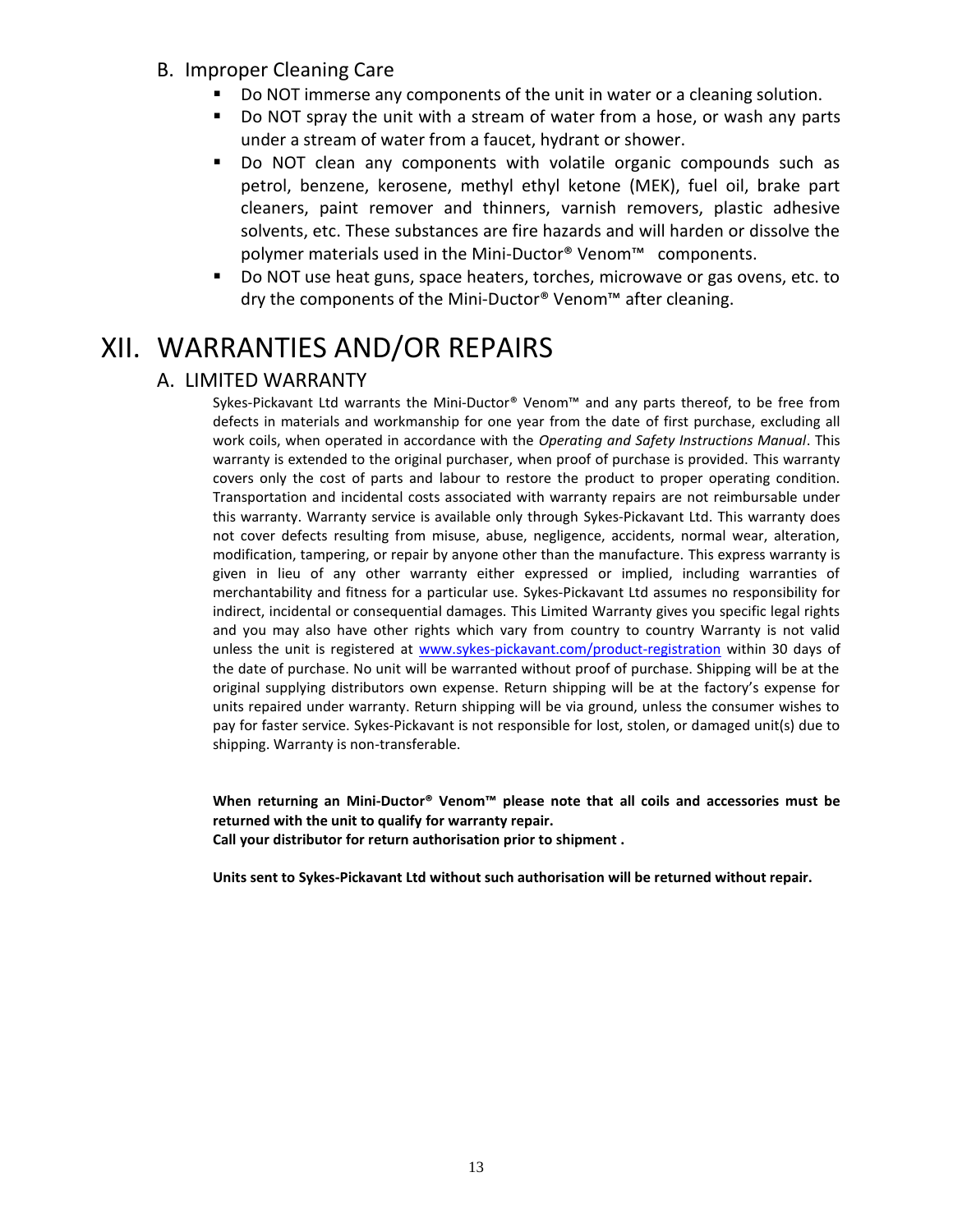### Definitions

- **Anneal:** [uh-neel] <sup>1</sup>to heat metals to remove or prevent internal stress.
- **Ampere**: [am-peer, am-peer] <sup>1</sup>the base SI unit of electrical current, equivalent to one coulomb per second. *Abbreviation:* A, amp.
- **AWG**: <sup>1</sup>abbreviation for American Wire Gauge.
- **Capacitance**: [kuh-pas-i-tuhns] <sup>1</sup>the property of being able to collect a charge of electricity. *Symbol:* C
- **Celsius**: [selsias] or centigrade, <sup>1</sup> Of or relating to a temperature scale that registers the freezing point of water as 0° and the boiling point as 100° under normal atmospheric pressure.
- **Circuit**: [sur-kit]<sup>1</sup> Also called [electric circuit.](http://dictionary.reference.com/search?q=electric%20circuit) the complete path of an electric current, including the generating apparatus, intervening resistors, or capacitors.
- **Concentrator®**: [kon-suh n-treyt-or] <sup>1</sup>a registered product name inductor used for removal of hail dents, frozen nuts, and other frozen or rusted hardware from cars.
- **Conductivity**: [kon-duhk-tiv-i-tee] <sup>1</sup> Also called [specific conductance.](http://dictionary.reference.com/search?q=specific%20conductance) *Electricity*. a measure of the ability of a given substance to conduct electric current, equal to the reciprocal of the resistance of the substance. *Symbol:* σ
- **Current**: [kur-*uh* nt,] <sup>1</sup>the time rate of flow of electric charge, in the direction that a positive moving charge would take and having magnitude equal to the quantity of charge per unit time: measured in amperes.
- **Degree**: [di-gree] <sup>1</sup>a unit of measure, as of temperature or pressure.
- **Eddy Current**: [ed-ee kur-uhnt] <sup>1</sup>an electric current in a conducting material that results from induction by a moving or varying magnetic field.
- **Electromagnetic Interference**: [i-lek-troh-mag-net-ik in-ter-feer-uhns] <sup>1</sup>Any electromagnetic disturbance that interrupts, obstructs, or otherwise degrades or limits the effective performance of electronics/electrical equipment. *abbreviation E.M.I.*
- **Fahrenheit**: [far-uhn-hahyt] <sup>1</sup>Of or relating to a temperature scale that registers the freezing point of water as 32° and the boiling point as 212° at one atmosphere of pressure
- **Farad**: [far-*uh*d] <sup>1</sup>the SI unit of capacitance, formally defined to be the capacitance of a capacitor between the plates of which there appears a potential difference of one volt when it is charged by a quantity of electricity equal to one coulomb. *Symbol:* F
- **Fast-Off<sup>®</sup>:** [fast awf] <sup>1</sup>a registered product name inductor used for removal of body side moldings, vinyl graphics, and other adhesive bonded parts to automobiles.
- **Ferrite**: [fer-ahyt]<sup>1</sup> *chemistry* a compound, as NaFeO<sub>2</sub>, formed when ferric oxide is combined with a more basic metallic oxide. ² *Metallurgy* the pure iron constituent of ferrous metals, as distinguished from the iron carbides
- **Ferrous**: [fer-uhs] <sup>1</sup> of or containing iron.
- **Flux**: [fluhks] <sup>1</sup>The lines of force of an electric or magnetic field.
- **Figuency**: [ free-kwuh n-see] <sup>1</sup> the number of cycles or completed alternations per unit time of a wave or oscillation. *Symbol:* F; *Abbreviation:* freq.
- **G.F.I.**: *see Ground Fault Interrupter.*
- Glass Blaster<sup>®</sup>: [glahs, glas] <sup>1</sup>a registered product name inductor used for removal of automotive glass and body panels. Can be an attachment or a single attachment hardwired unit.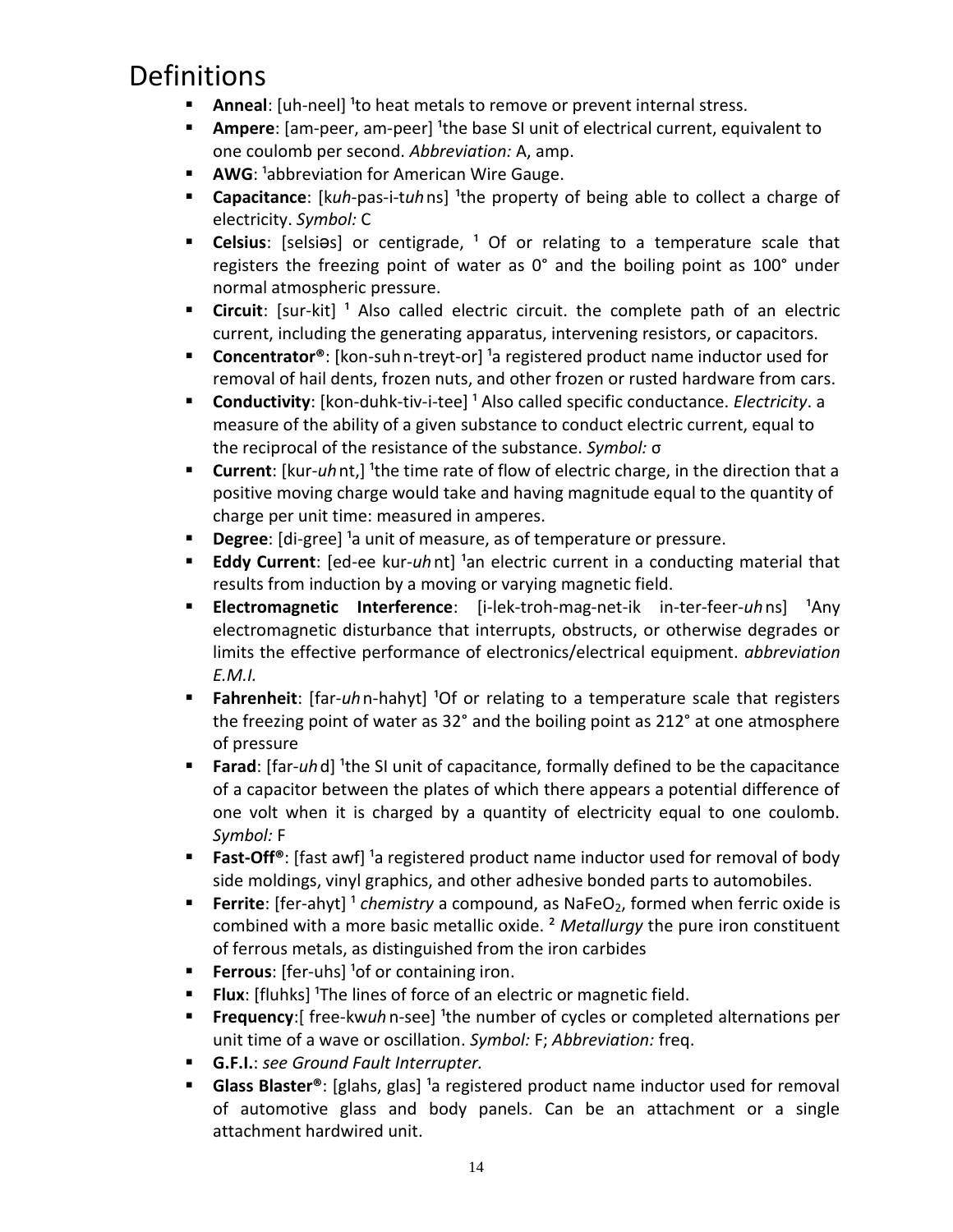- **Ground Fault Interrupter**: [ground fawlt in-tuh-ruhp-ter] <sup>1</sup>a circuit breaker that senses currents caused by ground faults and rapidly shuts off power before damage can happen to generating equipment.
- Henry: [hen-ree]<sup>1</sup> the SI unit of inductance, formally defined to be the inductance of a closed circuit in which an electromotive force of one volt is produced when the electric current in the circuit varies uniformly at a rate of one ampere per second. *Abbreviation:* H
- **Hertz**: [hurts]<sup>1</sup> the SI unit of frequency, equal to one cycle per second. *Abbreviation:* Hz
- **Hysteresis**: [his-tuh-ree-sis] <sup>1</sup>the delay in response exhibited by a body in reacting to changes in the forces, esp. magnetic forces, affecting it.
- **HE**: (High Frequency [hī free-kwuhn-see]) <sup>1</sup>the range of frequencies in the radio spectrum between 3 and 30 megahertz.\
- **Inductance**: [in-duhk-tuhns]<sup>1</sup> that property of a circuit by which a change in current induces, by electromagnetic induction, an electromotive force. *Symbol:* L
- **Induction**: [in-duhk-shuhn] <sup>1</sup>the process by which a body having electric or magnetic properties produces magnetism, an electric charge, or an electromotive force in a neighboring body without contact.
- **Inductor**: [in-duhk-tor]<sup>1</sup> a coil used to introduce inductance into a ferrous work piece. ²(Inductor®) A registered brand name of the only patented induction heating system for the automotive aftermarket.
- **Inverter**: [in-vur-ter] <sup>1</sup> a device that converts direct current into alternating current.
- Kilowatt:[kil-uh-wot] <sup>1</sup>unit of power, equal to 1000 watts. Abbreviation: kW kw
- **Ohm**: [ohm]<sup>1</sup> the SI unit of electrical resistance, defined to be the electrical resistance between two points of a conductor when a constant potential difference applied between these points produces in this conductor a current of one ampere. The resistance in ohms is numerically equal to the magnitude of the potential difference. *Symbol:* Ω
- **Resistance**: [ri-zis-tuh ns] <sup>1</sup>a property of a conductor by virtue of which the passage of current is opposed, causing electric energy to be transformed into heat.
- **Rosebud™**:[ rohz-buhd] <sup>1</sup>a trademarked product name, inductor used for annealing, warming of frame rail for straightening, etc.
- **Temper:**[ tem-per]<sup>1</sup> the degree of hardness and strength imparted to a metal, as by quenching, heat treatment, or cold working.<sup>2</sup> the operation of tempering.
- **Volt**: [vohlt] <sup>1</sup>the SI unit of potential difference and electromotive force, formally defined to be the difference of electric potential between two points of a conductor carrying a constant current of one ampere, when the power dissipated between these points is equal to one watt. *Abbreviation:* V
- **Voltage**: [vohl-tij] <sup>1</sup>electromotive force or potential difference expressed in volts.
- **Watt:** [wot] <sup>1</sup>the SI unit of power, equivalent to one joule per second and equal to the power in a circuit in which a current of one ampere flows across a potential difference of one volt. *Abbreviation:* W, w.